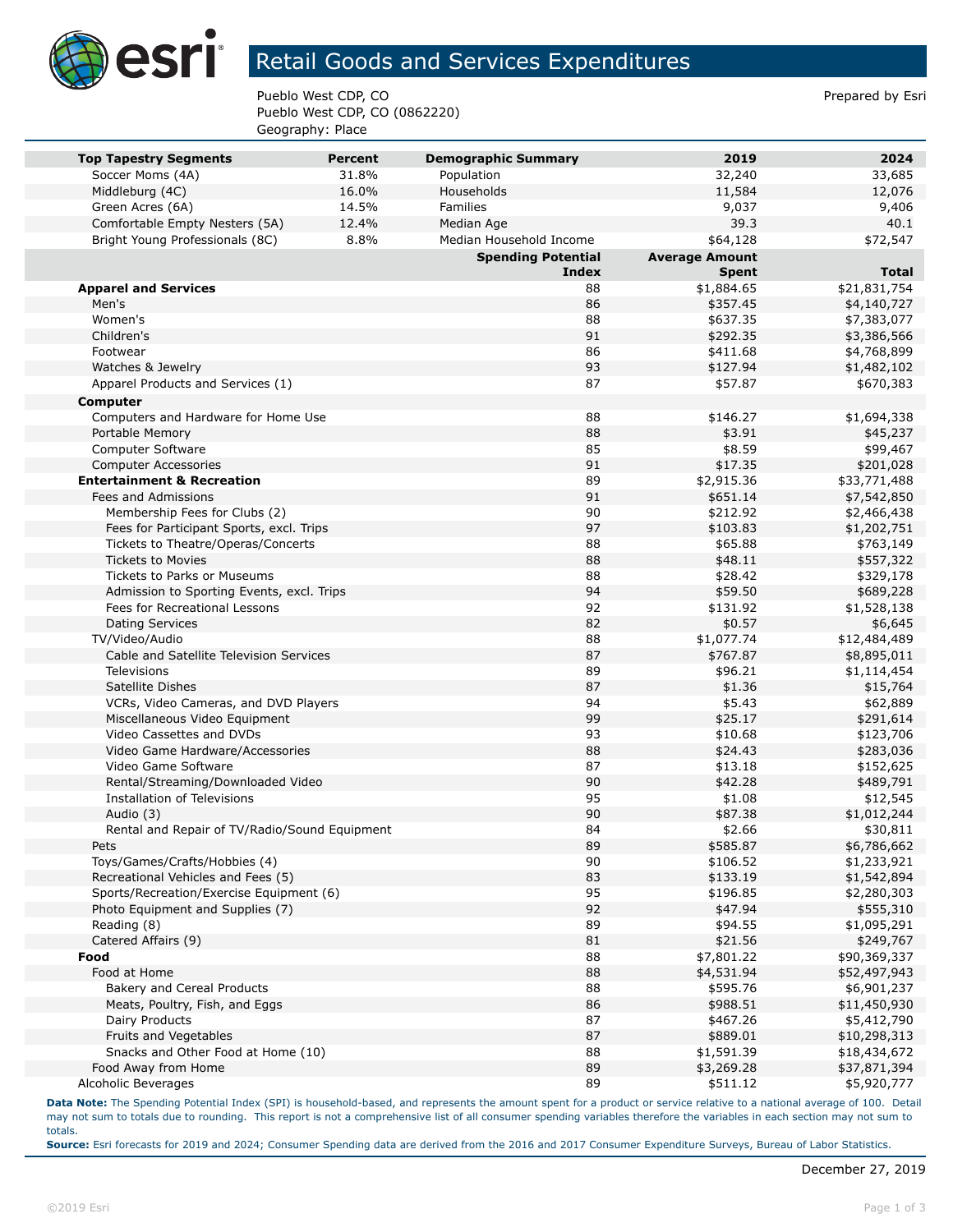

## Retail Goods and Services Expenditures

Pueblo West CDP, CO **Prepared by Esri** Pueblo West CDP, CO (0862220) Geography: Place

|                                            | <b>Spending Potential</b><br><b>Index</b> | <b>Average Amount</b><br><b>Spent</b> | <b>Total</b>    |
|--------------------------------------------|-------------------------------------------|---------------------------------------|-----------------|
| <b>Financial</b>                           |                                           |                                       |                 |
| Value of Stocks/Bonds/Mutual Funds         | 93                                        | \$19,922.20                           | \$230,778,773   |
| Value of Retirement Plans                  | 96                                        | \$91,871.29                           | \$1,064,237,004 |
| Value of Other Financial Assets            | 86                                        | \$4,869.25                            | \$56,405,414    |
| Vehicle Loan Amount excluding Interest     | 93                                        | \$2,659.16                            | \$30,803,702    |
| Value of Credit Card Debt                  | 91                                        | \$2,222.52                            | \$25,745,672    |
| Health                                     |                                           |                                       |                 |
| Nonprescription Drugs                      | 91                                        | \$130.72                              | \$1,514,204     |
| <b>Prescription Drugs</b>                  | 92                                        | \$334.64                              | \$3,876,440     |
| Eyeglasses and Contact Lenses              | 91                                        | \$82.36                               | \$954,089       |
| Home                                       |                                           |                                       |                 |
| Mortgage Payment and Basics (11)           | 95                                        | \$9,601.73                            | \$111,226,401   |
| Maintenance and Remodeling Services        | 96                                        | \$2,049.64                            | \$23,743,065    |
| Maintenance and Remodeling Materials (12)  | 96                                        | \$469.76                              | \$5,441,690     |
| Utilities, Fuel, and Public Services       | 88                                        | \$4,291.16                            | \$49,708,788    |
| <b>Household Furnishings and Equipment</b> |                                           |                                       |                 |
| Household Textiles (13)                    | 90                                        | \$89.67                               | \$1,038,790     |
| Furniture                                  | 90                                        | \$553.64                              | \$6,413,391     |
| Rugs                                       | 98                                        | \$31.67                               | \$366,915       |
| Major Appliances (14)                      | 93                                        | \$328.57                              | \$3,806,126     |
| Housewares (15)                            | 91                                        | \$97.09                               | \$1,124,689     |
| Small Appliances                           | 86                                        | \$41.73                               | \$483,432       |
| Luggage                                    | 90                                        | \$12.57                               | \$145,556       |
| Telephones and Accessories                 | 89                                        | \$67.45                               | \$781,309       |
| <b>Household Operations</b>                |                                           |                                       |                 |
| Child Care                                 | 92                                        | \$468.79                              | \$5,430,429     |
| Lawn and Garden (16)                       | 93                                        | \$436.28                              | \$5,053,868     |
| Moving/Storage/Freight Express             | 89                                        | \$58.87                               | \$681,936       |
| Housekeeping Supplies (17)                 | 90                                        | \$671.04                              | \$7,773,287     |
| <b>Insurance</b>                           |                                           |                                       |                 |
| Owners and Renters Insurance               | 95                                        | \$551.08                              | \$6,383,683     |
| Vehicle Insurance                          | 88                                        | \$1,358.35                            | \$15,735,182    |
| Life/Other Insurance                       | 94                                        | \$431.59                              | \$4,999,542     |
| Health Insurance                           | 90                                        | \$3,554.05                            | \$41,170,135    |
| Personal Care Products (18)                | 90                                        | \$451.89                              | \$5,234,669     |
| School Books and Supplies (19)             | 88                                        | \$136.82                              | \$1,584,942     |
| <b>Smoking Products</b>                    | 82                                        | \$330.50                              | \$3,828,531     |
| Transportation                             |                                           |                                       |                 |
| Payments on Vehicles excluding Leases      | 92                                        | \$2,333.09                            | \$27,026,543    |
| Gasoline and Motor Oil                     | 88                                        | \$2,017.71                            | \$23,373,132    |
| Vehicle Maintenance and Repairs            | 90                                        | \$1,024.14                            | \$11,863,686    |
| <b>Travel</b>                              |                                           |                                       |                 |
| Airline Fares                              | 88                                        | \$480.79                              | \$5,569,434     |
| Lodging on Trips                           | 91                                        | \$566.41                              | \$6,561,277     |
| Auto/Truck Rental on Trips                 | 91                                        | \$23.88                               | \$276,667       |
| Food and Drink on Trips                    | 91                                        | \$488.62                              | \$5,660,122     |

**Data Note:** The Spending Potential Index (SPI) is household-based, and represents the amount spent for a product or service relative to a national average of 100. Detail may not sum to totals due to rounding. This report is not a comprehensive list of all consumer spending variables therefore the variables in each section may not sum to totals. **Source:** Esri forecasts for 2019 and 2024; Consumer Spending data are derived from the 2016 and 2017 Consumer Expenditure Surveys, Bureau of Labor Statistics.